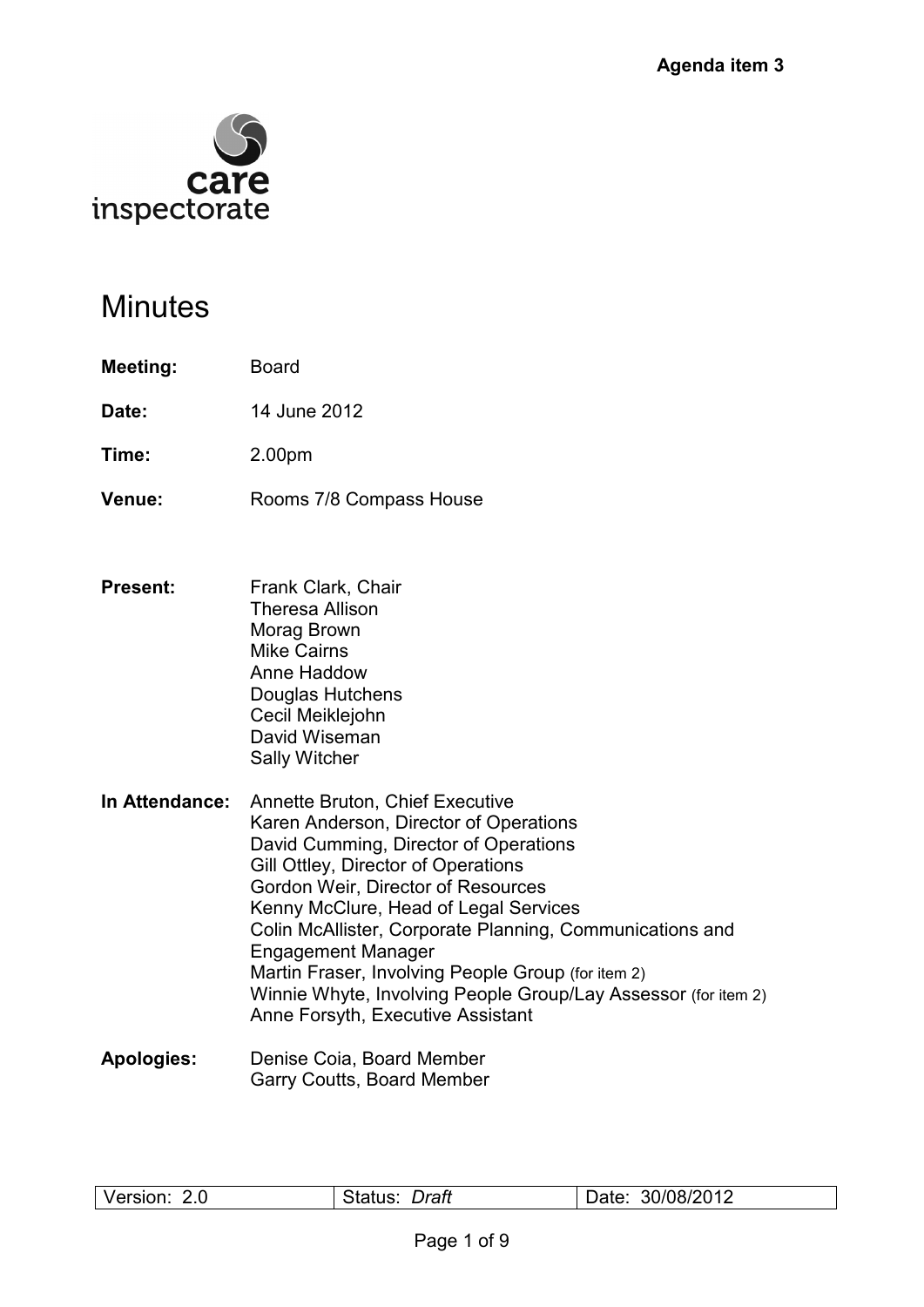**Item** 

The Chair welcomed everyone to the meeting including nine observers (five for Item 2.0).

The Board:

- Agreed that item 6.1 would be presented under Item 2.0.
- Agreed that Item 10.0 would be heard in private.

# **1.0 APOLOGIES FOR ABSENCE**

Apologies for absence, as listed above, were noted.

# **2.0 PRESENTATION BY INVOLVING PEOPLE GROUP: INVOLVEMENT PLAN – INVOLVING PEOPLE, IMPROVING SERVICES**

The Corporate Planning, Communications and Engagement Manager introduced the members in attendance from the Involving People Group (IPG) and presented Board members with a DVD which showed what the Involvement Plan was about. The following points were highlighted:

- That this was work in progress and that there would be further input from IPG members.
- That the Board was being asked to comment on the concept rather than the detail.
- That there would be an opportunity to provide the final DVD to service providers and be available at open days/conferences etc.
- That this was inclusive and was for both staff of the Care Inspectorate and external stakeholders.

The Board:

- Thanked all who had participated to bring the DVD to its current point.
- Supported the concept and noted that further development work would be carried out.
- Agreed that the DVD captured the essence of what was involved for people of all ages who used services.

# **Involvement Plan – Involving People, Improving Services Report No: B-05-2012**

The Chair reminded members that the Involvement Plan had been examined in detail at a Board Development Event and presented to the Strategy and Performance Committee on 13 March 2012.

| Version: 2.0 | Draft<br>Status: | 30/08/2012<br>Date: |
|--------------|------------------|---------------------|
|              |                  |                     |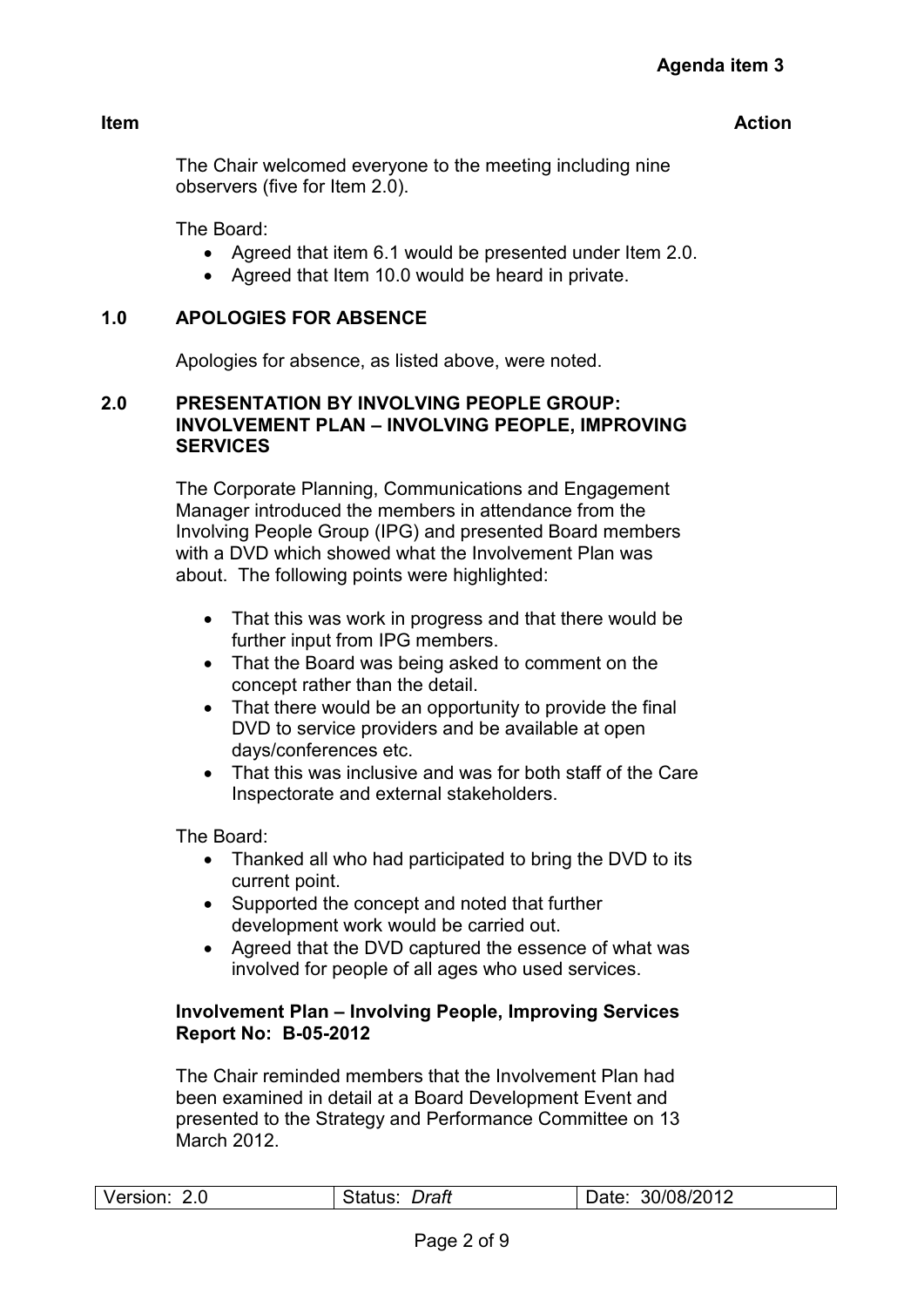The Corporate Planning, Communications and Engagement Manager presented the Board with the Involvement Plan. The following points in particular were highlighted:

- One of the advantages of developing the Plan in addition to the good outcome was the helpful experience which had been gained from working through the process.
- That central to the Plan was the development of the Charter which would be supported by a series of immediate measures to turn the charter principles into an Action Plan.
- That the Plan laid out the aspirations, rationale and direction of travel for continued effective involvement and that by 2015 the Care Inspectorate would become an exemplar organisation and the public sector leader in involvement.
- That most of the costs involved could be contained within budget and that any request for additional staffing would be submitted to the resources Committee. That it was the Board's responsibility to ensure continued commitment and leadership and to oversee the implementation to ensure delivery of the required outcomes.
- That there was risk in relation to expectations and what to do when things did not go according to plan. Managing expectations was a process of engagement and involvement

The Board:

- Thanked all involved for their input to the development of the Plan and their contribution to the discussion, particularly members of the IPG.
- Supported the contents of the Involvement Plan and approved its publication and distribution subject to minor adjustments.
- Agreed to support further development of the Plan, including setting up a short-term working group of people with communication difficulties to develop a more user friendly and accessible version of the plan and the charter.
- Acknowledged and agreed that an appropriately resourced team would be sustained. A genuine commitment to 'Involvement' was part of the way in which the Care Inspectorate carried out its business, including meting its statutory duty of user focus and that this would continue into 2013/14 and beyond.

| Version: 2.0 | Draft<br>status: | 30/08/2012<br>Date: |
|--------------|------------------|---------------------|
|              |                  |                     |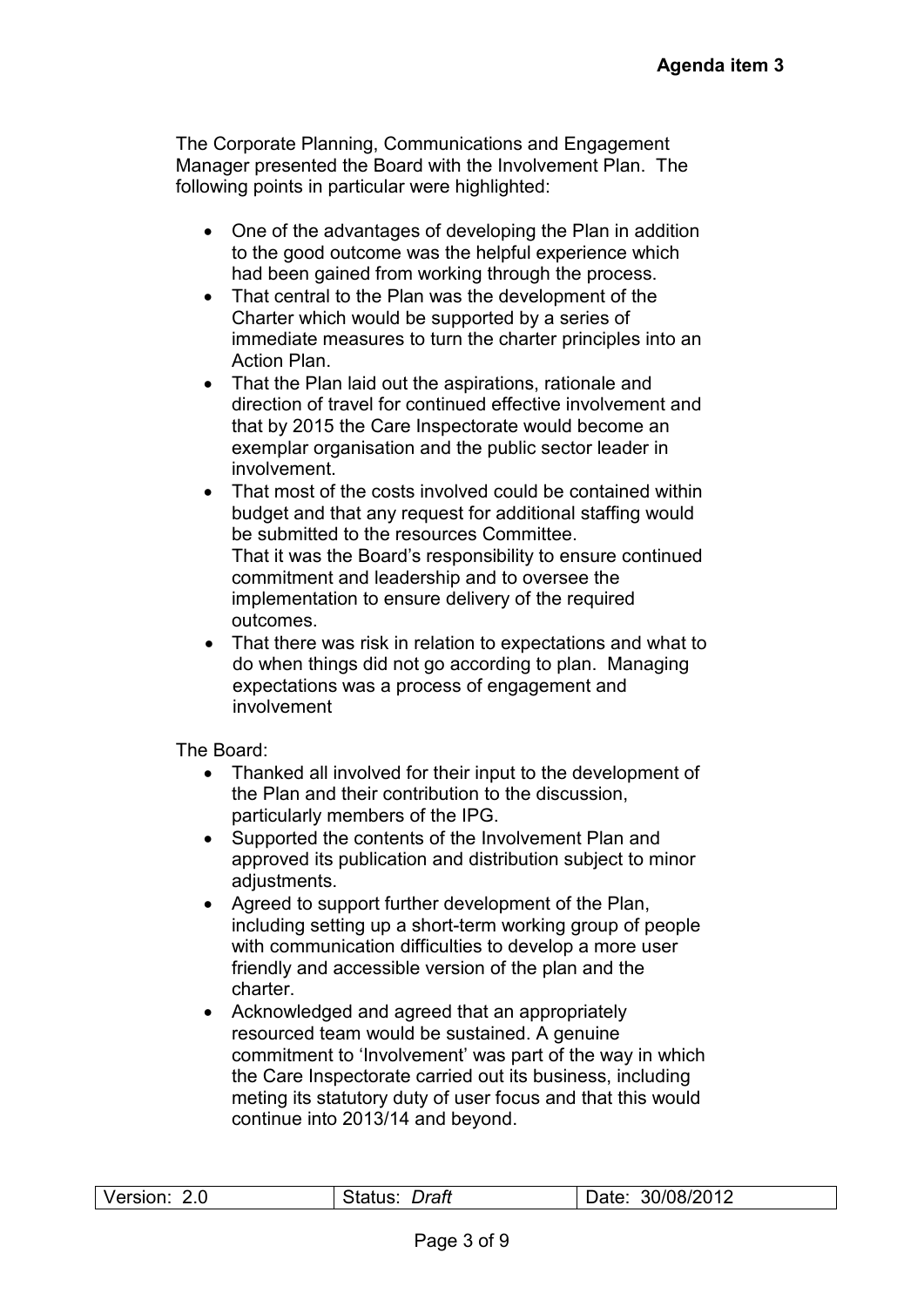- Committed to provide leadership to the development and promotion of a culture of involvement where the core value was the involvement of people who used care services and their carers in a manner which contributed to improved outcomes.
- Committed the Care Inspectorate to being the leader in the field of involvement in the public sector in Scotland.

# **3.0 DECLARATION OF INTEREST**

There was no declaration of interest.

#### **4.0 MINUTE OF MEETING HELD ON 8 MARCH 2012**

 The minute of the meeting held on 8 March 2012 was submitted and approved as a correct record, subject to minor amendment. **EA** 

#### **5.0 MATTERS ARISING**

There were no matters arising.

#### **6.0 REPORT FROM STRATEGY AND PERFORMANCE COMMITTEE OF 13 MARCH 2012**

The Chair presented the minute to the Board for consideration and discussion of the recommendations made by the Committee.

The Board:

• Noted the report.

# **6.1 Involvement Plan – Involving People, Improving Services Report No: B-05-2012**

As discussed under Item 2.0.

#### **6.2 Strategic Intelligence and Risk Frameworks and Improvement Plan Report No: B-06-2012**

The Chair introduced the report which had brought together the three key elements as a single interrelated entity. There had been significant discussion both within the Board Development Event on 28 February 2012 and the Strategy and Performance Committee on 13 March 2012.

The Director of Operations (Intelligence and Complaints) presented the report which sought Board approval of the Intelligence and Risk Frameworks, and the integrated Intelligence

| Version:<br>30/08/2012<br>Draft<br>2.0<br>Status:<br>Date: |  |
|------------------------------------------------------------|--|
|------------------------------------------------------------|--|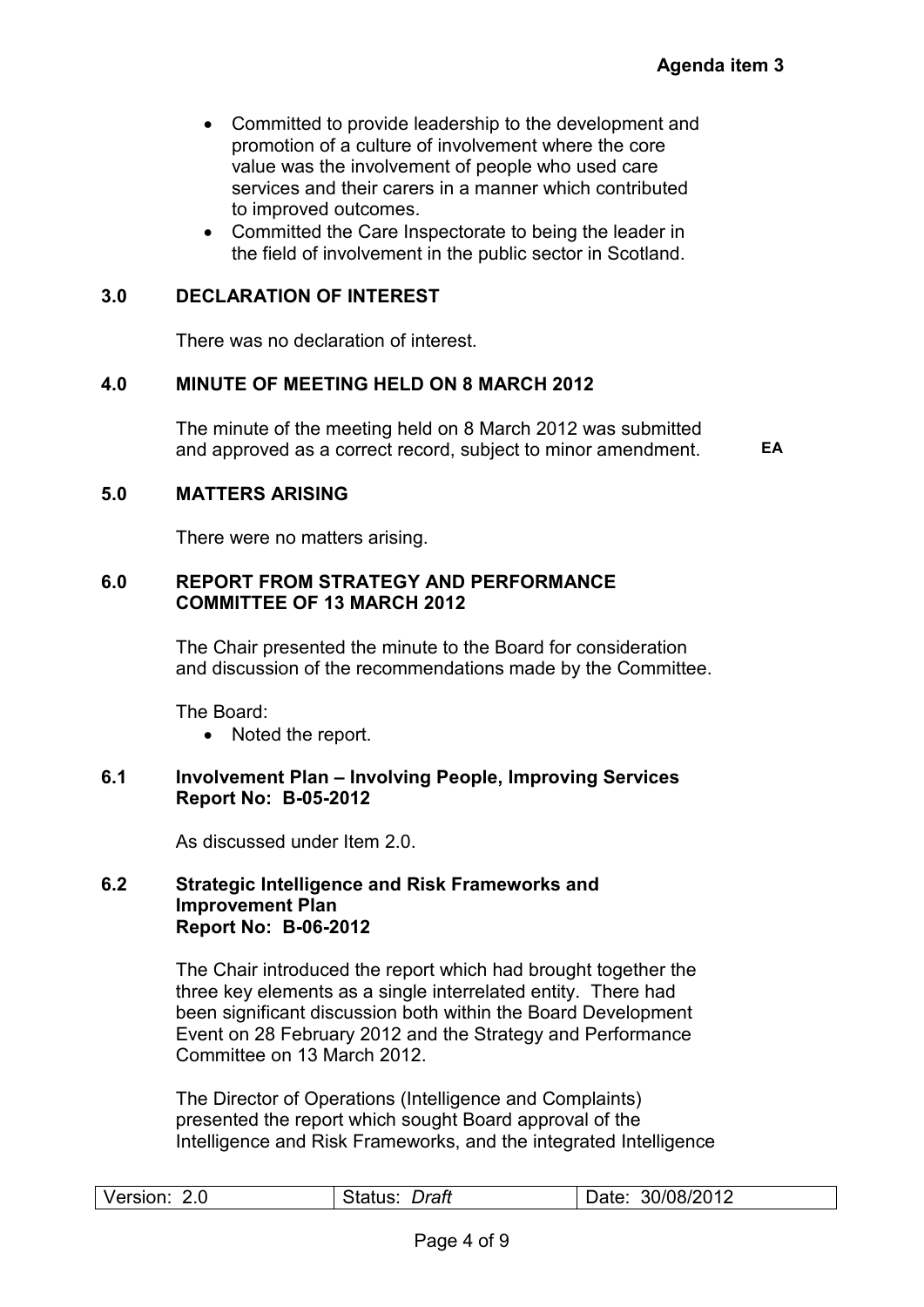and Risk Improvement Plan and governance arrangements for the oversight of its implementation. The following points in particular were highlighted:

- That the team had the benefit of the Internal Audit report post-December 2011 and that the auditors had been reassured by the work in progress which had taken on board their advice and direction.
- The whole issue of intelligence had taken on added significance in respect of the Integration of Health and Social Care agenda. Sound intelligence would be needed to assist in providing the assurance that the required outcomes expected from the proposed changes were being experienced in practice.
- That it was important to be clear that this was a Framework which had the flexibility to take account of changing circumstances and as a consequence further development work would continue.

The Board:

- Approved the Intelligence and Risk Frameworks.
- Approved the integrated Intelligence and Risk Improvement Plan and the key deliverables for 2012/13
- Approved the proposed governance arrangements for the delivery of the integrated Improvement Plan.

#### **7.0 REPORT FROM STRATEGY AND PERFORMANCE COMMITTEE OF 9 MAY 2012**

The Chair presented the minute to the Board for consideration and discussion of the recommendations made by the Committee.

The Board:

• Noted the report.

# **7.1 Monitoring our Performance Q4 2011/12**

The Chair informed the Board that members had met on 12 June 2012 to set the Care Inspectorate's Key Performance Indicators (KPIs) and that the Executive Team had taken forward the consideration of the new Performance and Quality Indicators for 2013/14.

The Board:

• Noted the update and was assured that progress was being made.

| Version: | Draft<br>Status: | : 30/08/2012<br>Date: |
|----------|------------------|-----------------------|
|          |                  |                       |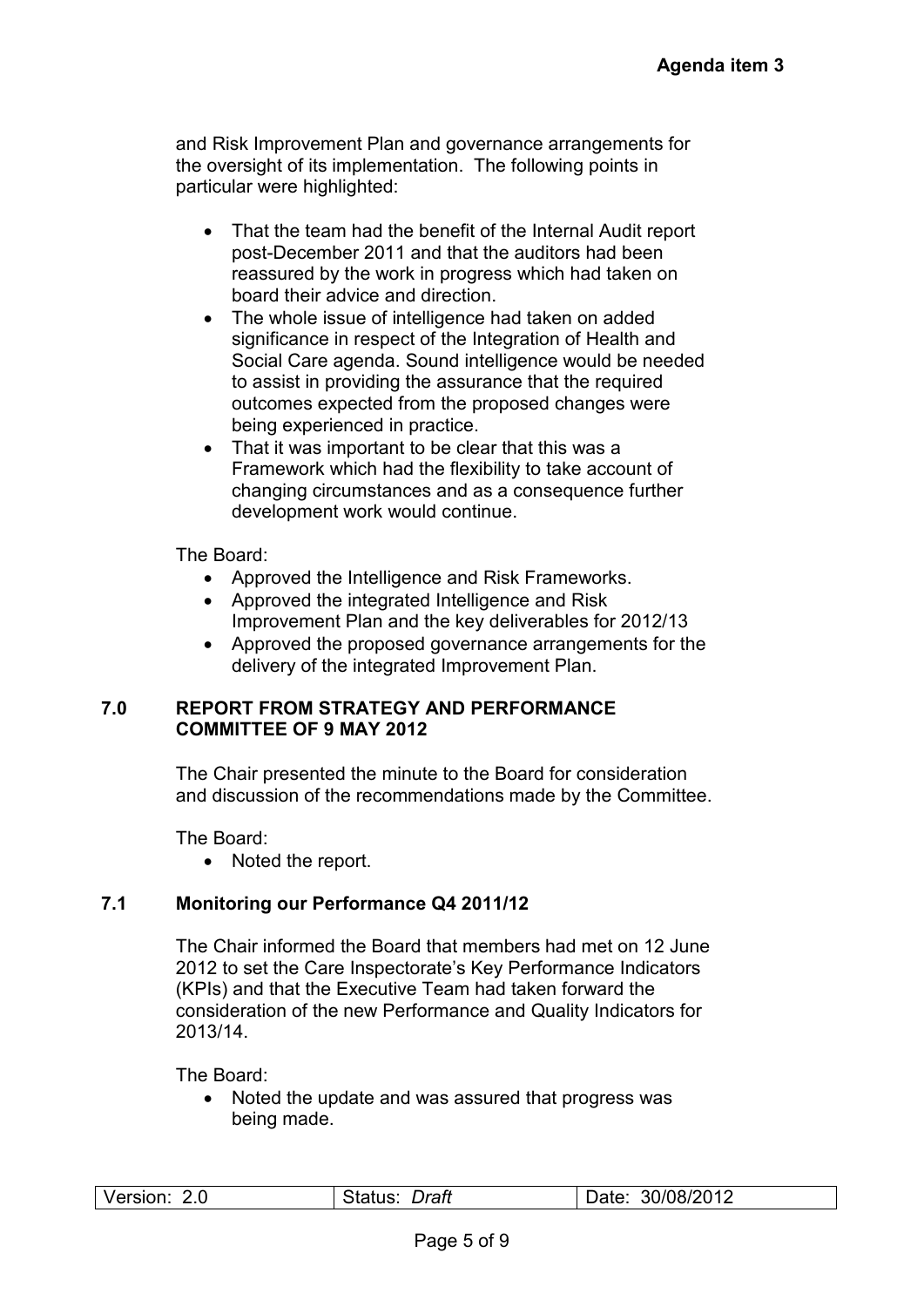#### **7.2 Towards a New Complaints Procedure for the Care Inspectorate**

The Director of Operations (Intelligence and Complaints) advised Board members that the Convener of the Complaints Sub Committee had led a full discussion at a meeting of the Committee on 17 April 2012 and the Strategy and Performance Committee had subsequently approved the recommendations at its meeting on 9 May 2012. The following points in particular were noted:

- The Committee had approved the recommendation of a move to a three stage process. This allowed for freedom of choice which was in line with SPSO principles.
- That the timescale for formal investigations would be reduced to 20 working days which was in line with other public bodies. The Board further noted however, that if there was a complex case then a negotiation would be made to move to 28 days and that every attempt would be made to predict which cases fell into that category.
- That additional training for staff would be required and that Board members' time commitment would need to be monitored.
- That a minimum of three members were required for the Complaints Sub Committee which did not preclude other members being involved.

The Board:

• Endorsed what the Strategy and Performance Committee had determined in its consideration of a new complaints procedure for the Care Inspectorate which would be tested in practice.

#### **8.0 REPORT FROM RESOURCES COMMITTEE OF 20 MARCH 2012**

The Chair and Convener of the Resources Committee presented the minute to the Board for consideration and discussion of the recommendations made by the Committee. The following points were noted:

- That the outstanding issues in respect of the West of Scotland Property (Paisley) had been resolved and that the phased move from Europa to Paisley had commenced.
- That in keeping with the Scottish Government's requirement to approve lease renewals, the business cases for Stirling, Dunfermline and Galashiels had been submitted.

| Version: | Draft          | 30/08/2012 |
|----------|----------------|------------|
| 2.0      | <b>S</b> idlus | Date:      |
|          |                |            |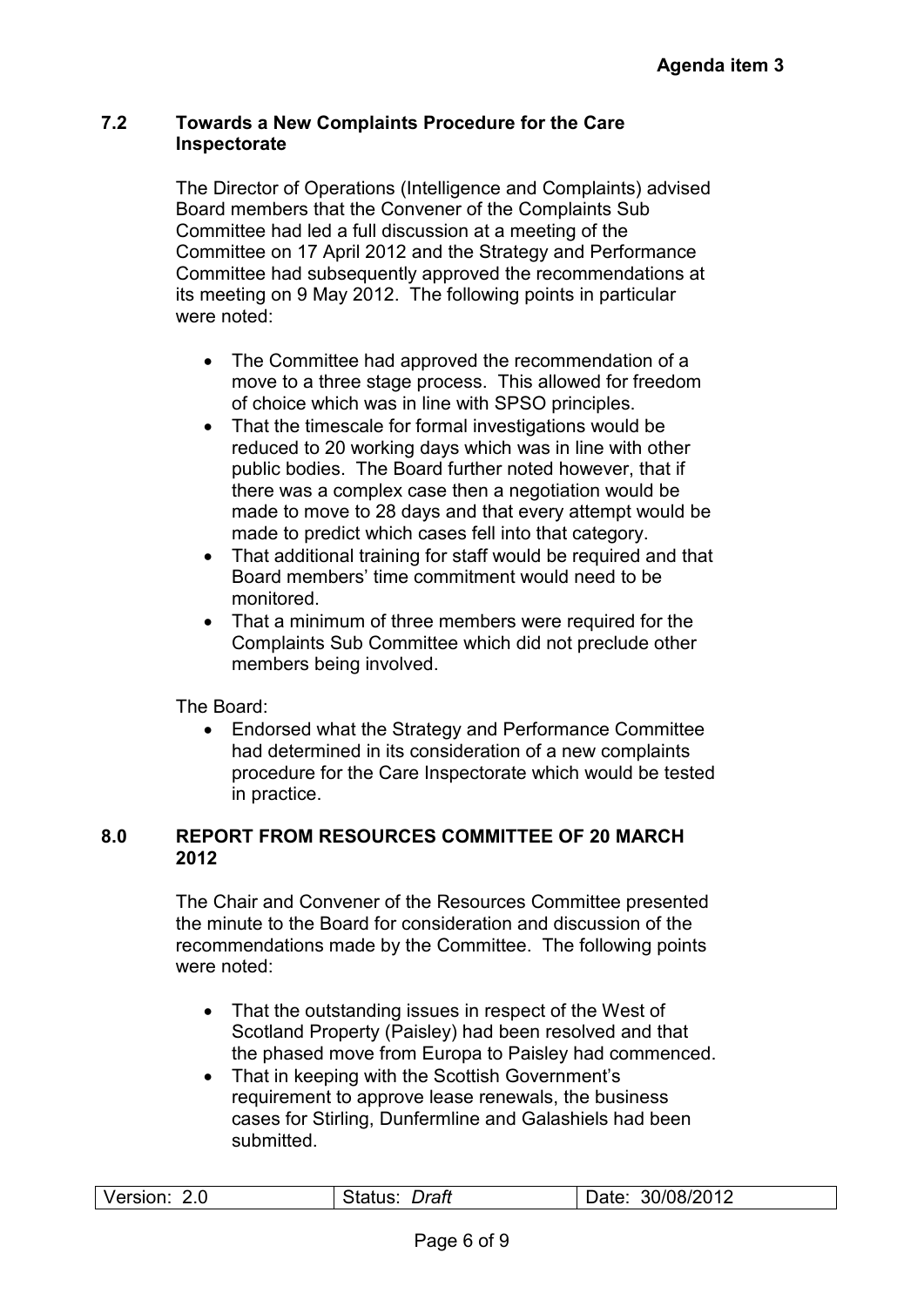- That business cases for Oban, Elgin and Irvine would be considered at the Resources Committee on 25 September 2012.
- That a report on the efficiencies made in respect of property since the beginning of the Care Inspectorate would be submitted to the Resources Committee on 25 September 2012.

The Board:

• Noted the report.

# **9.0 REPORT FROM AUDIT COMMITTEE OF 20 MARCH 2012**

The Convener of the Audit Committee presented the minute to the Board for consideration and discussion of the recommendations made by the Committee. The following points were noted:

- That the Internal Auditors would ensure the inclusion of Board Members in future complaints audits.
- That the Internal Auditors had provided and conducted an interim review of the Risk Analysis and intelligence Strategy Development audit which had been helpful and that the Chair had been able to report to Scottish Government.
- That the Chair had shared the Review of Governance of ICT Investment Decision audit and that this had been brought to a satisfactory conclusion.

The Board:

• Noted the report.

#### **10.0 REPORT FROM REMUNERATION COMMITTEE OF 20 MARCH 2012**

The Chair presented the minute to the Board, in closed session, for consideration and discussion of the recommendations made by the Committee.

The Board:

• Noted the report and approved the recommendations.

#### **11.0 CHIEF EXECUTIVE'S REPORT**

The Chief Executive presented the report which provided the Board with an update on key developments since the March 2012 Board meeting. In particular, the following points were noted:

|  | Version: 2.0 | Draft<br>Status: | 30/08/2012<br>Date: |
|--|--------------|------------------|---------------------|
|--|--------------|------------------|---------------------|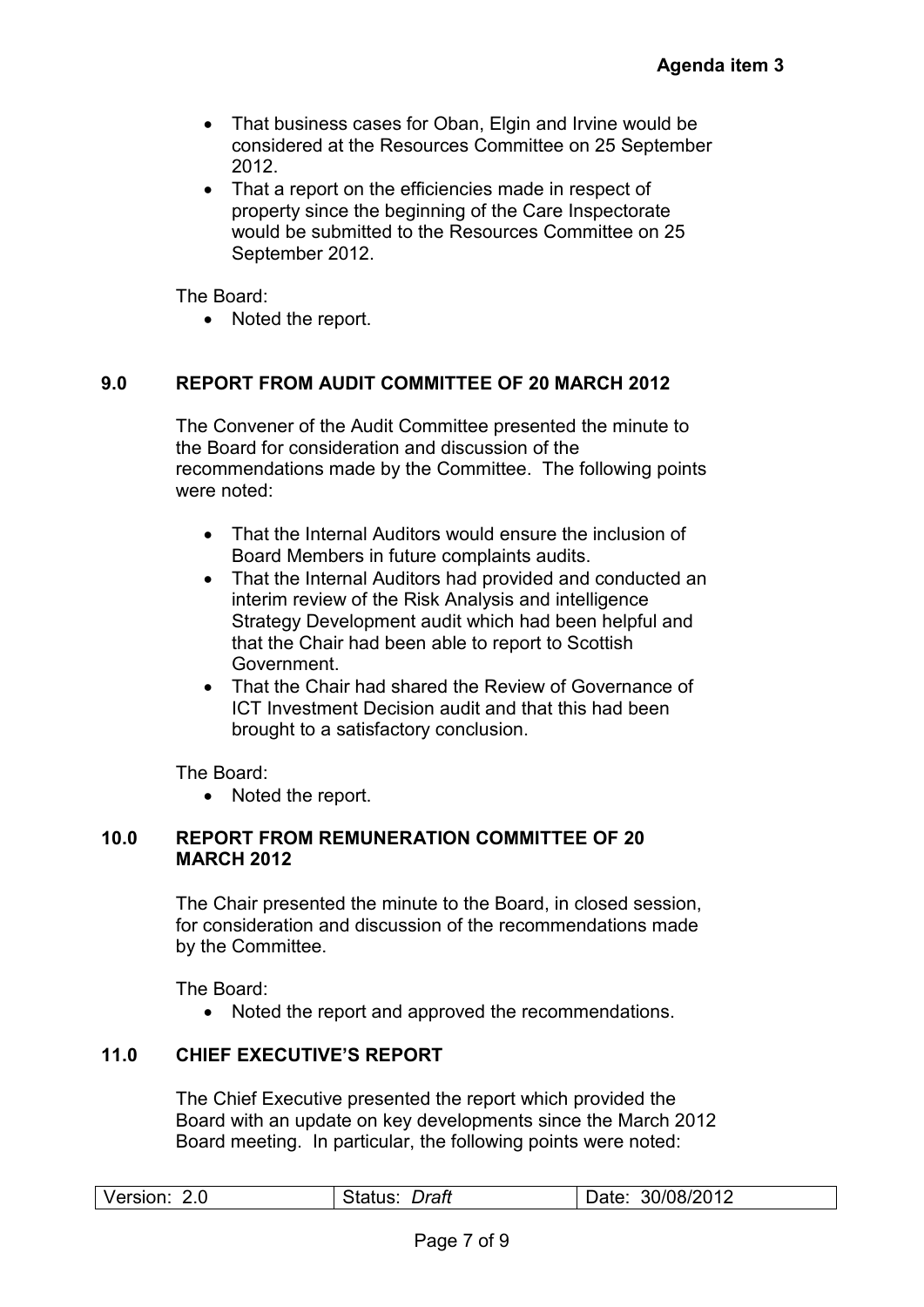- Progress had been made in respect of the structural review and which would be considered by the Resources Committee on 19 June 2012. A Special Board meeting had been set for 10 July 2012 to consider the Resources Committee's recommendations.
- That the registration team continued to make a positive impact on improving outcomes for users of registered care services and played an important role in protecting services users from unsuitable new services or changes to existing services.
- That the Care Inspectorate's response to the Self-Directed Support Bill had been been provided to the Health and Sport Committee by the Chair and Director of Operations (Programming, Co-operation and Registration) on 15 May 2012.
- That the date for responses to the Health and Social Care Bill had been extended to 11 September 2012 and that members would be given ample time to review and contribute to the Care Inspectorate's response.
- The updated Legal and Enforcement Issues in respect of:
	- 'Erskine Bridge' Fatal Accident Inquiry
	- 'All Stars' Appeal: Davies and Mowat v Care Inspectorate
	- Care Inspectorate v Moore House School Limited
	- The Rowan Tree Nursery Limited v Care Inspectorate
	- Happitots Day Nurseries Limited v Care Inspectorate

and if members required any further information, contact should be made with the Chief Executive, Director of Operations (Planning, Assurance and Public Reporting) or the Head of Legal Services.

- The helpful Appendix that provided the Care Inspectorate's representation on key Scottish Government and policy groups. This would be provided to members periodically in the future, when there was anything of specific interest or significant changes. This underlined how much work was being carried out and how dynamic the environment was currently and assured the Board that the Care Inspectorate was making an appropriate contribution and influence in its thinking and providing the correct scrutiny response.
- That an award ceremony had been held on 24 April 2012 for the RoCA graduands. The awards had been presented by the Deputy First Minister which was much appreciated. The Board gave their congratulations to the Inspectors and

| Version: | Draft   | : 30/08/2012 |
|----------|---------|--------------|
| 2.0      | Status: | Date:        |
|          |         |              |